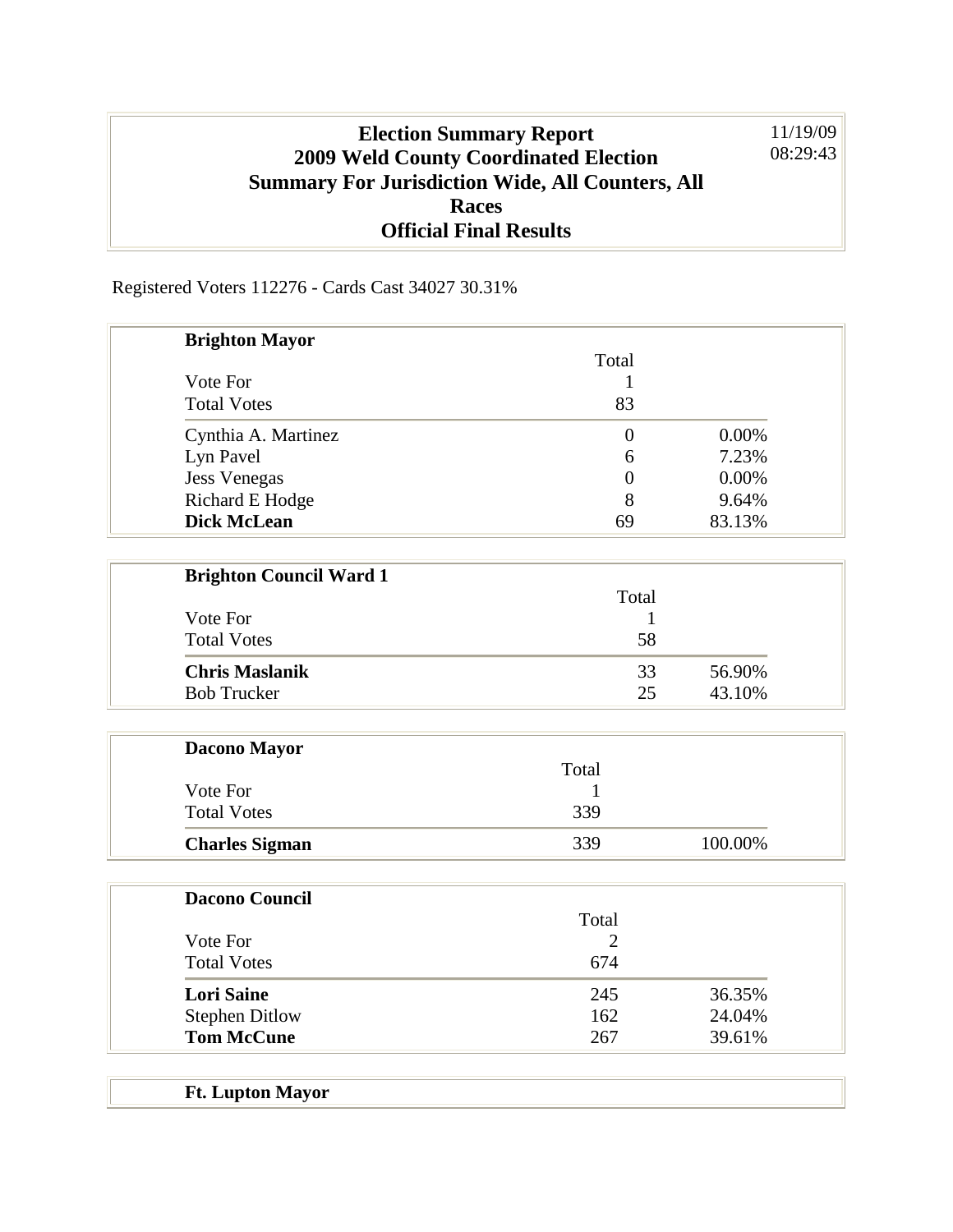|                     | Total |         |
|---------------------|-------|---------|
| Vote For            |       |         |
| <b>Total Votes</b>  | 642   |         |
| <b>Tommy Holton</b> | 642   | 100.00% |

| <b>Ft. Lupton Ward 1</b> |       |        |
|--------------------------|-------|--------|
|                          | Total |        |
| Vote For                 |       |        |
| <b>Total Votes</b>       | 115   |        |
| <b>Debora Yates</b>      | 95    | 82.61% |
| Write-in Votes           | 20    | 17.39% |

| <b>Ft. Lupton Ward 2</b>       |       |        |
|--------------------------------|-------|--------|
|                                | Total |        |
| Vote For<br><b>Total Votes</b> |       |        |
|                                | 342   |        |
| Zo Stieber Hubbard             | 253   | 73.98% |
| Steven L. Tomaryn              | 89    | 26.02% |

| <b>Ft. Lupton Ward 3</b> |       |        |
|--------------------------|-------|--------|
|                          | Total |        |
| Vote For                 |       |        |
| <b>Total Votes</b>       | 256   |        |
| <b>Michael Sanchez</b>   | 42    | 16.41% |
| Jim Sidebottom           | 90    | 35.16% |
| <b>Bob McWilliams</b>    | 124   | 48.44% |

| <b>Greeley Mayor</b> |       |        |
|----------------------|-------|--------|
|                      | Total |        |
| Vote For             |       |        |
| <b>Total Votes</b>   | 14773 |        |
| Ed Phillipsen        | 7357  | 49.80% |
| <b>Tom Norton</b>    | 7416  | 50.20% |

| <b>Greeley Council at Large</b> |       |        |
|---------------------------------|-------|--------|
|                                 | Total |        |
| Vote For                        |       |        |
| <b>Total Votes</b>              | 13218 |        |
| Thomas "TJ" Marlo               | 1455  | 11.01% |
| Tim Annable                     | 5369  | 40.62% |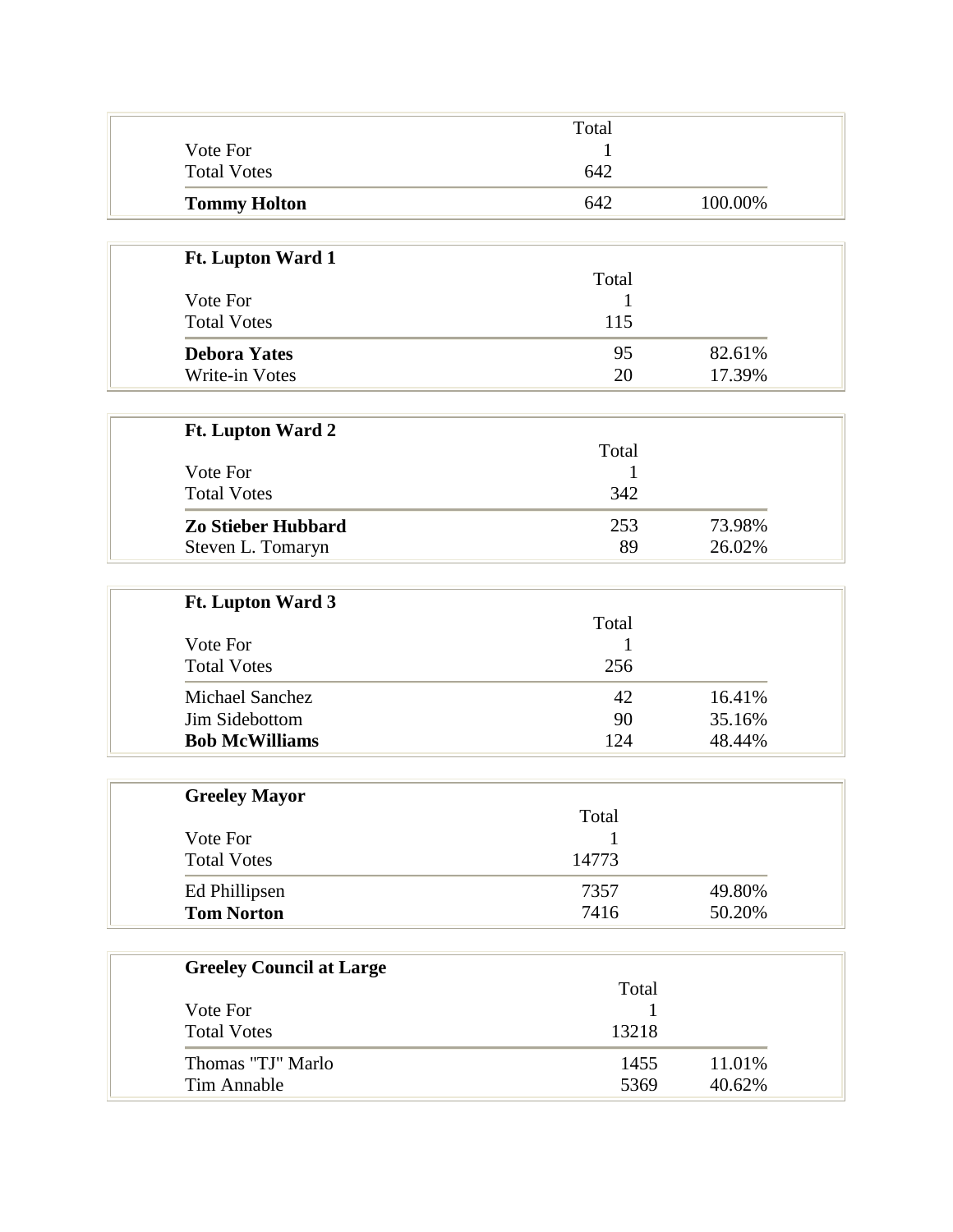| Sandra M. Elder          | 6394                    | 48.37% |
|--------------------------|-------------------------|--------|
|                          |                         |        |
| <b>Greeley Ward 2</b>    | Total                   |        |
| Vote For                 | 1                       |        |
| <b>Total Votes</b>       | 2011                    |        |
| <b>Randy Sleight</b>     | 844                     | 41.97% |
| Donna Sapienza           | 1167                    | 58.03% |
|                          |                         |        |
| <b>Greeley Ward 3</b>    | Total                   |        |
| Vote For                 | 1                       |        |
| <b>Total Votes</b>       | 6747                    |        |
| <b>Scot Stockwell</b>    | 802                     | 11.89% |
| James I. Allen           | 738                     | 10.94% |
| <b>John Gates</b>        | 5207                    | 77.18% |
|                          |                         |        |
| <b>Greeley Ward 4</b>    |                         |        |
|                          | Total                   |        |
| Vote For                 | 1                       |        |
| <b>Total Votes</b>       | 3423                    |        |
| William A. Sterling      | 1643                    | 48.00% |
| <b>Mike Finn</b>         | 1780                    | 52.00% |
|                          |                         |        |
| <b>Longmont Mayor</b>    | Total                   |        |
| Vote For                 | $\mathbf 1$             |        |
| <b>Total Votes</b>       | $\overline{2}$          |        |
| Roger Lange              | 1                       | 50.00% |
| Bryan Baum               | $\theta$                | 0.00%  |
| Jeff Thompson            | 1                       | 50.00% |
|                          |                         |        |
| <b>Longmont At Large</b> |                         |        |
| Vote For                 | Total<br>$\overline{c}$ |        |
| <b>Total Votes</b>       | $\overline{4}$          |        |
| <b>Alex Sammoury</b>     | $\overline{2}$          | 50.00% |
| Kaye Fissinger           | $\boldsymbol{0}$        | 0.00%  |
| <b>Gabe Santos</b>       | $\boldsymbol{0}$        | 0.00%  |
| <b>Bill Van Dusen</b>    | 1                       | 25.00% |
| Edward W. Dloughy        | 1                       | 25.00% |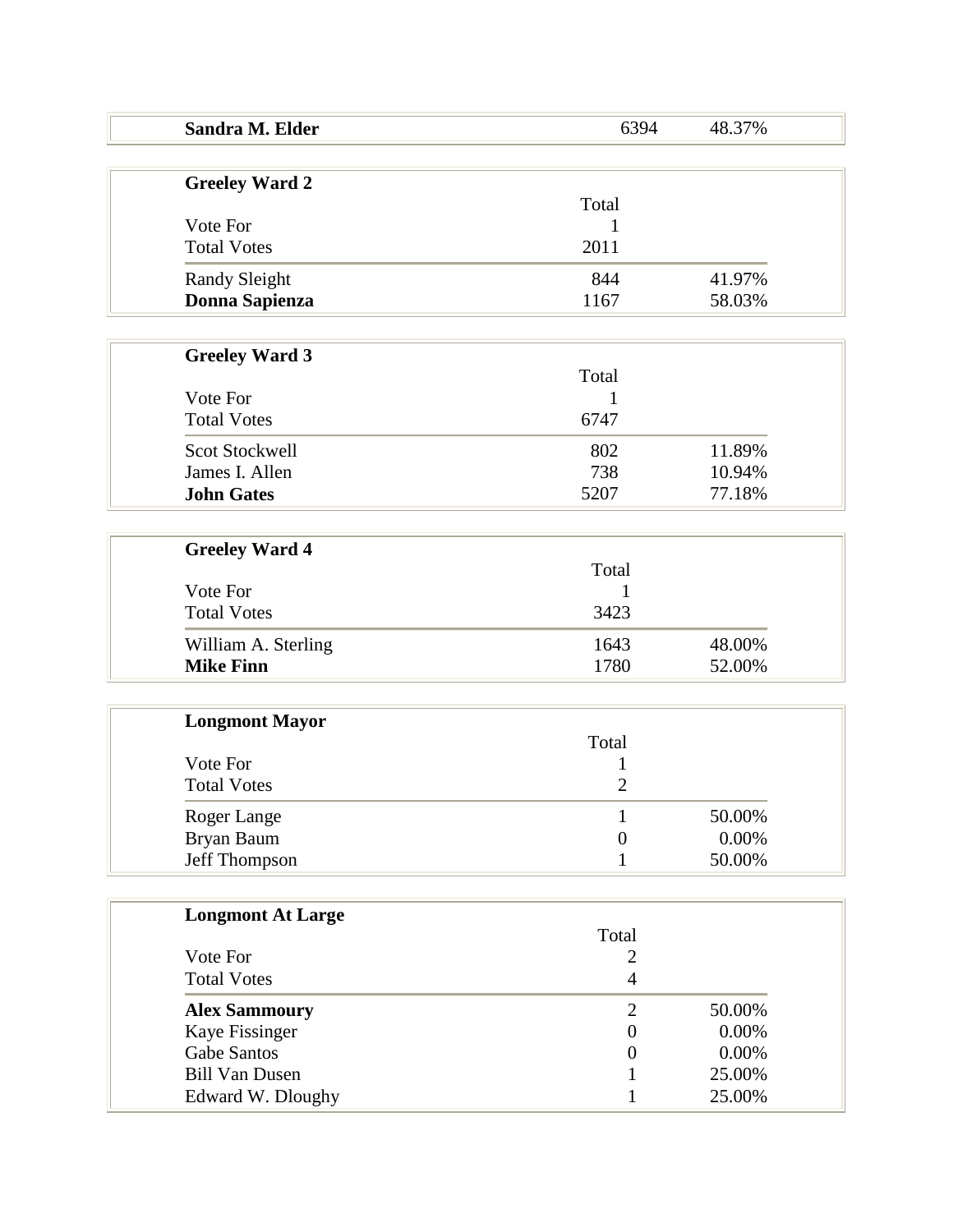| <b>Longmont Ward 2</b> |       |        |
|------------------------|-------|--------|
|                        | Total |        |
| Vote For               |       |        |
| <b>Total Votes</b>     |       |        |
| Karen Benker           |       | 50.00% |
| Katie Witt             |       | 50.00% |

| <b>Northglenn Mayor</b> |          |         |
|-------------------------|----------|---------|
|                         | Total    |         |
| Vote For                |          |         |
| <b>Total Votes</b>      |          |         |
| Sheri L. Paiz           | $\theta$ | 0.00%   |
| Joyce Downing           | $\theta$ | 0.00%   |
| <b>Gene Wieneke</b>     |          | 100.00% |

| <b>Northglenn Ward 2</b> |                   |     |
|--------------------------|-------------------|-----|
|                          | Total             |     |
| Vote For                 |                   |     |
| <b>Total Votes</b>       |                   |     |
| Joe Brown                |                   | N/A |
| Write-in Votes           | $\mathbf{\Omega}$ | N/A |

| <b>Aims Director Dist C</b> |       |         |
|-----------------------------|-------|---------|
|                             | Total |         |
| Vote For                    |       |         |
| <b>Total Votes</b>          | 20945 |         |
| <b>Mike Freeman</b>         | 20945 | 100.00% |

| <b>Aims Director Dist D</b> |       |         |
|-----------------------------|-------|---------|
|                             | Total |         |
| Vote For                    |       |         |
| <b>Total Votes</b>          | 20123 |         |
| Larry D. Wood               | 20123 | 100.00% |

| <b>R2-J Director Dist B</b> |       |         |
|-----------------------------|-------|---------|
|                             | Total |         |
| Vote For                    |       |         |
| <b>Total Votes</b>          | 70    |         |
| Dennis L. Breitbarth        | 70    | 100.00% |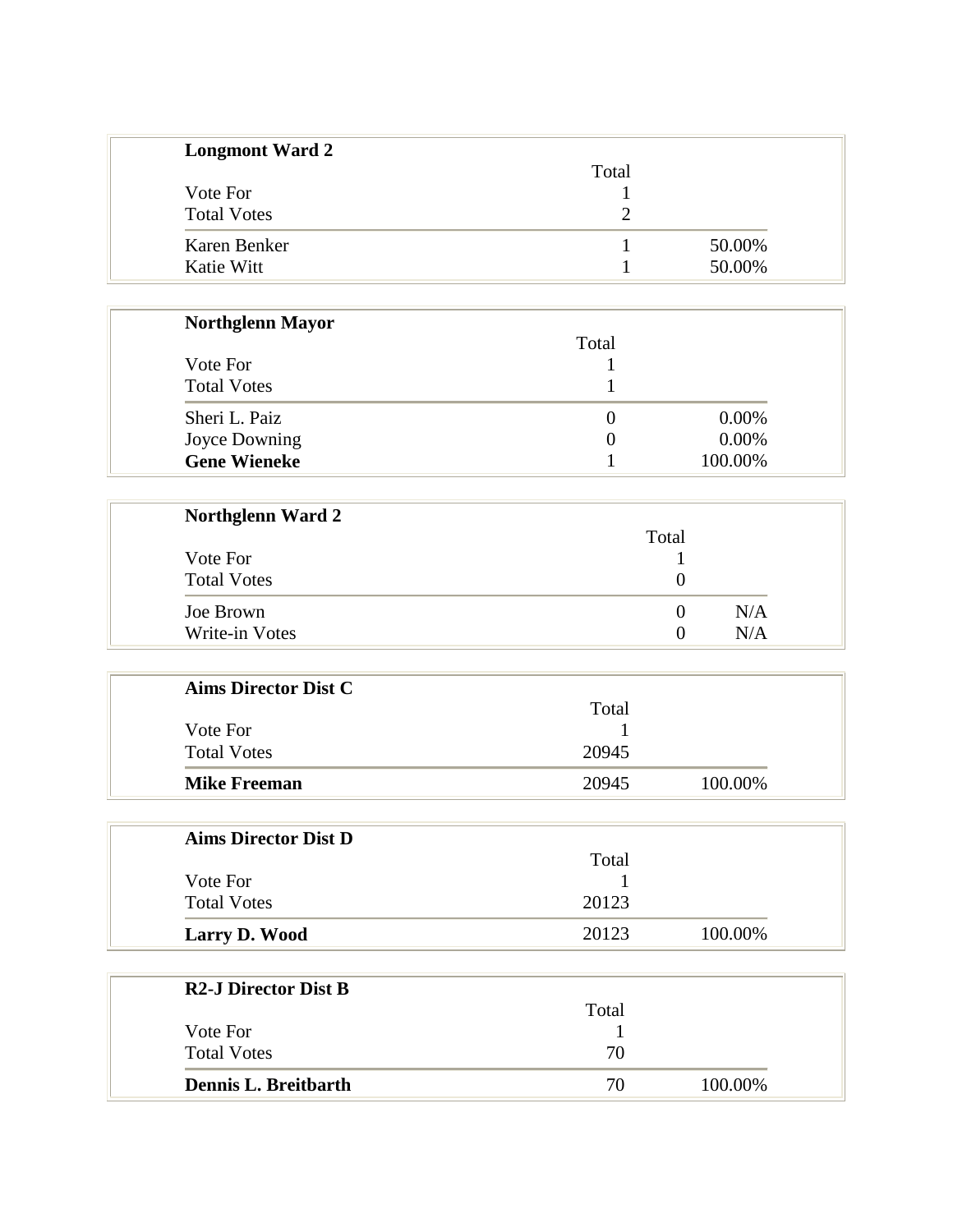| <b>R2-J Director Dist D</b> |       |         |
|-----------------------------|-------|---------|
|                             | Total |         |
| Vote For                    |       |         |
| <b>Total Votes</b>          | 68    |         |
| <b>Leslie Young</b>         | 68    | 100.00% |

| <b>R2-J Director Dist E</b> |       |        |
|-----------------------------|-------|--------|
|                             | Total |        |
| Vote For                    |       |        |
| <b>Total Votes</b>          | 71    |        |
| Diana D. Greer              | 26    | 36.62% |
| Lori Hvizda Ward            | 12    | 16.90% |
| <b>Sharon Olson</b>         | 33    | 46.48% |

| <b>Leonard E. Sherman</b>   | 75    | 100.00% |
|-----------------------------|-------|---------|
| <b>Total Votes</b>          | 75    |         |
| Vote For                    |       |         |
|                             | Total |         |
| <b>R2-J Director Dist F</b> |       |         |

| <b>RE-9 Director Dist A</b> |       |        |
|-----------------------------|-------|--------|
|                             | Total |        |
| Vote For                    |       |        |
| <b>Total Votes</b>          | 642   |        |
| Charles Kip Early           | 217   | 33.80% |
| <b>Jeffrey W. Seaton</b>    | 425   | 66.20% |

| <b>RE-9 Director Dist B</b> |       |         |
|-----------------------------|-------|---------|
|                             | Total |         |
| Vote For                    |       |         |
| <b>Total Votes</b>          | 570   |         |
| John L. Cordova             | 570   | 100.00% |

| <b>RE-9 Director Dist C</b> |       |         |
|-----------------------------|-------|---------|
|                             | Total |         |
| Vote For                    |       |         |
| <b>Total Votes</b>          | 608   |         |
| <b>Justus S. Pettit</b>     | 608   | 100.00% |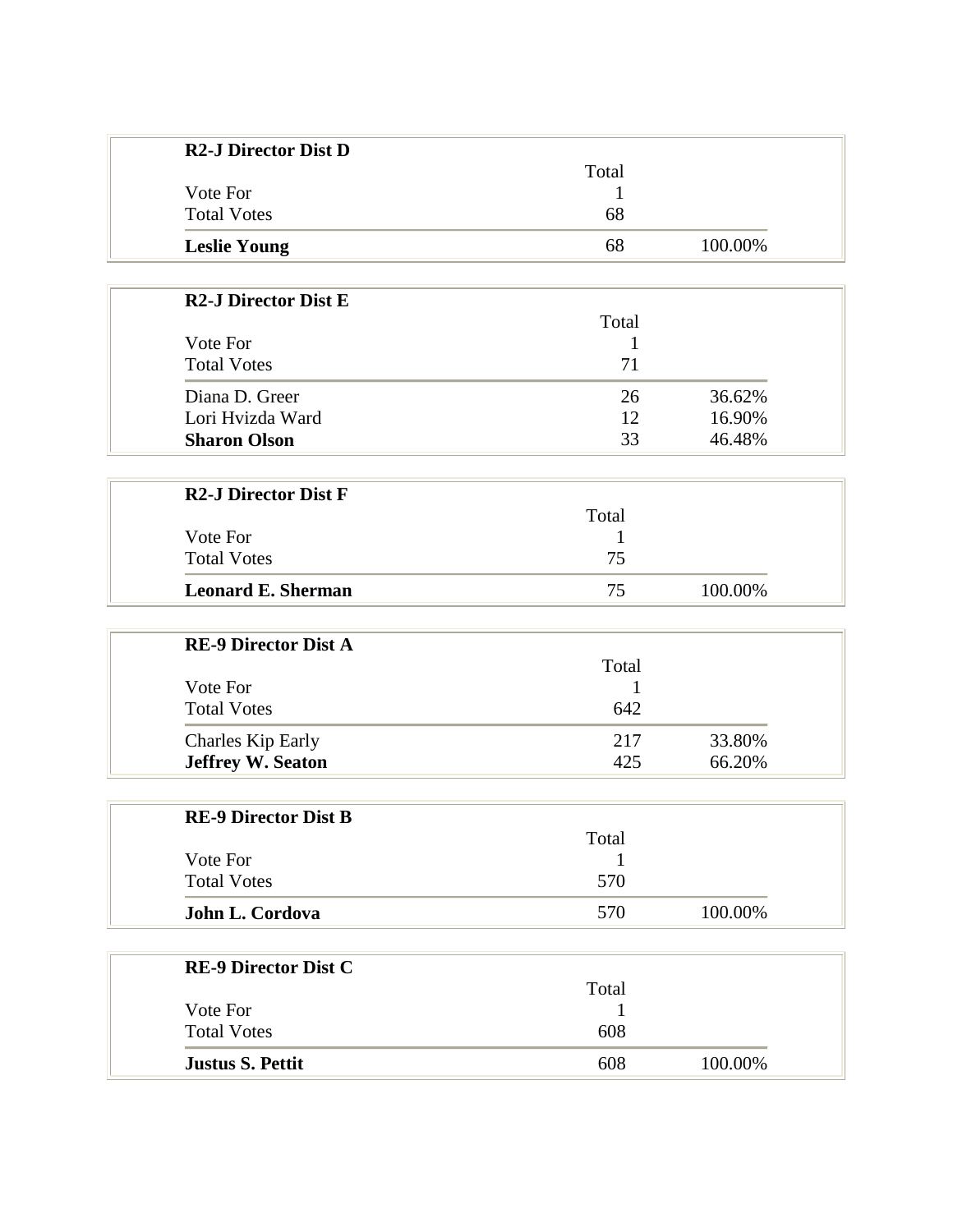| <b>Brighton 27J District 2</b> |              |         |
|--------------------------------|--------------|---------|
|                                | Total        |         |
| Vote For                       | 1            |         |
| <b>Total Votes</b>             | 119          |         |
| Valerie Martinez               | 32           | 26.89%  |
| Kristi A. Crisman              | 87           | 73.11%  |
|                                |              |         |
| <b>Brighton 27J District 4</b> |              |         |
|                                | Total        |         |
| Vote For                       | 1            |         |
| <b>Total Votes</b>             | 120          |         |
| Shelley M.delCampo             | 13           | 10.83%  |
| <b>Joan Kniss</b>              | 107          | 89.17%  |
|                                |              |         |
| <b>Brighton 27J District 5</b> |              |         |
|                                | Total        |         |
| Vote For                       | 1            |         |
| <b>Total Votes</b>             | 96           |         |
| Patrick D. Day                 | 31           | 32.29%  |
| <b>Richard Morales</b>         | 18           | 18.75%  |
| <b>Tim Jones</b>               | 17           | 17.71%  |
| Johanna Brown                  | 30           | 31.25%  |
|                                |              |         |
| <b>RE-10J District A</b>       |              |         |
|                                | Total        |         |
| Vote For                       | 1            |         |
| <b>Total Votes</b>             | 149          |         |
| <b>Dean Jackson</b>            | 149          | 100.00% |
|                                |              |         |
| <b>RE-10J District B</b>       |              |         |
|                                | Total        |         |
| Vote For                       | 1            |         |
| <b>Total Votes</b>             | 167          |         |
| <b>Robert R. Utley</b>         | 135          | 80.84%  |
| <b>Jim Fassler</b>             | 32           | 19.16%  |
|                                |              |         |
| <b>RE-10J District C</b>       |              |         |
|                                | Total        |         |
| Vote For                       | $\mathbf{1}$ |         |
| <b>Total Votes</b>             | 144          |         |
|                                |              |         |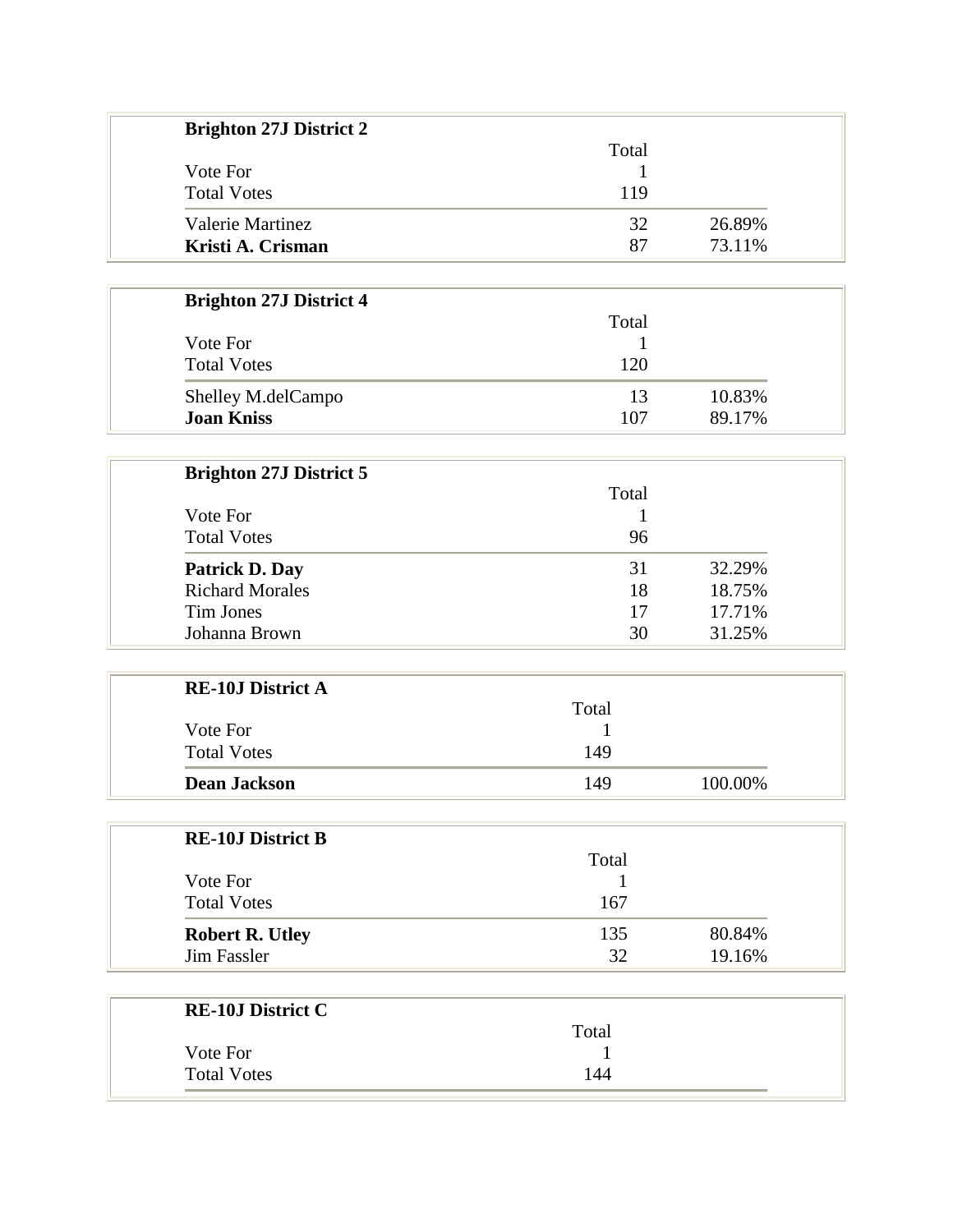| <b>Kelly Johnston</b>       | 144            | 100.00% |
|-----------------------------|----------------|---------|
| <b>Pawnee RE-12 Board</b>   |                |         |
|                             | Total          |         |
| Vote For                    | $\overline{2}$ |         |
| <b>Total Votes</b>          | 292            |         |
| <b>Jacob Henderson</b>      | 110            | 37.67%  |
| Mary L. Burson              | 94             | 32.19%  |
| Jaime Jo Schnug             | 88             | 30.14%  |
|                             |                |         |
| <b>District 6 Board</b>     |                |         |
|                             | Total          |         |
| Vote For                    | 4              |         |
| <b>Total Votes</b>          | 48576          |         |
| Doug Kershaw                | 9552           | 19.66%  |
| <b>Judy Kron</b>            | 10213          | 21.02%  |
| Douglas Lidiak              | 8972           | 18.47%  |
| <b>Brett Reese</b>          | 9648           | 19.86%  |
| Linda J. Trimberger         | 10191          | 20.98%  |
|                             |                |         |
| <b>RE-3J District A</b>     |                |         |
|                             | Total          |         |
| Vote For                    | 1              |         |
| <b>Total Votes</b>          | 833            |         |
| <b>Candace M Veldhuizen</b> | 833            | 100.00% |
| <b>RE-3J Distrcit B</b>     |                |         |
|                             | Total          |         |
| Vote For                    | $\mathbf{1}$   |         |
| <b>Total Votes</b>          | 867            |         |
| David R. Navarro            | 867            | 100.00% |
|                             |                |         |
| <b>RE-3J District C</b>     |                |         |
|                             | Total          |         |
| Vote For                    | 1              |         |
| <b>Total Votes</b>          | 1123           |         |
| <b>Cindy Hesse</b>          | 677            | 60.28%  |
| <b>Robert Grand</b>         | 446            | 39.72%  |

**RE-3J District E**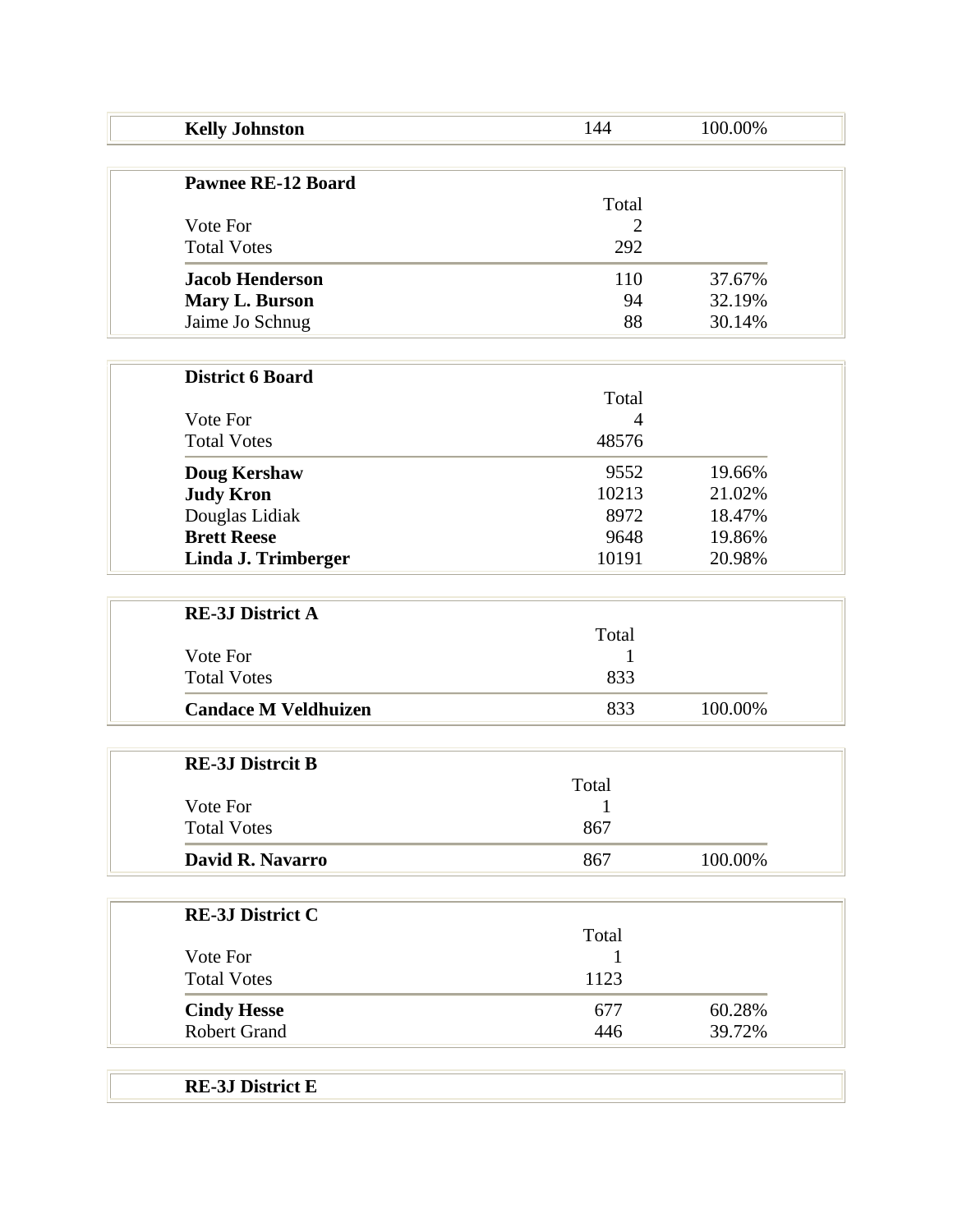|                                | Total           |
|--------------------------------|-----------------|
| Vote For                       | 1               |
| <b>Total Votes</b>             | 1148            |
| Pat Waldron                    | 294<br>25.61%   |
| <b>Debra Gustafson</b>         | 475<br>41.38%   |
| Shelly Schellenberg            | 379<br>33.01%   |
|                                |                 |
| <b>RE-5J District A</b>        | Total           |
| Vote For                       | 1               |
| <b>Total Votes</b>             | 1220            |
| <b>Carolyn B. Breninger</b>    | 61.31%<br>748   |
| Jack M. Seybert                | 472<br>38.69%   |
|                                |                 |
| <b>RE-5J District C</b>        | Total           |
| Vote For                       |                 |
| <b>Total Votes</b>             | 1074            |
| <b>Don Wilson</b>              | 1074<br>100.00% |
|                                |                 |
| <b>RE-5J District E</b>        |                 |
|                                | Total           |
| Vote For<br><b>Total Votes</b> | 1<br>1089       |
| <b>Duane Shable</b>            | 100.00%<br>1089 |
|                                |                 |
| <b>RE-7 District A</b>         |                 |
|                                | Total           |
| Vote For                       | 1               |
| <b>Total Votes</b>             | 848             |
| <b>Josh Fox</b>                | 848<br>100.00%  |
|                                |                 |
| <b>RE-7 District C</b>         | Total           |
| Vote For                       | 1               |
| <b>Total Votes</b>             | 749             |
| <b>Karrie Fahrenbruch</b>      | 749<br>100.00%  |
|                                |                 |
| <b>RE-7 Board 2 year</b>       | Total           |
|                                |                 |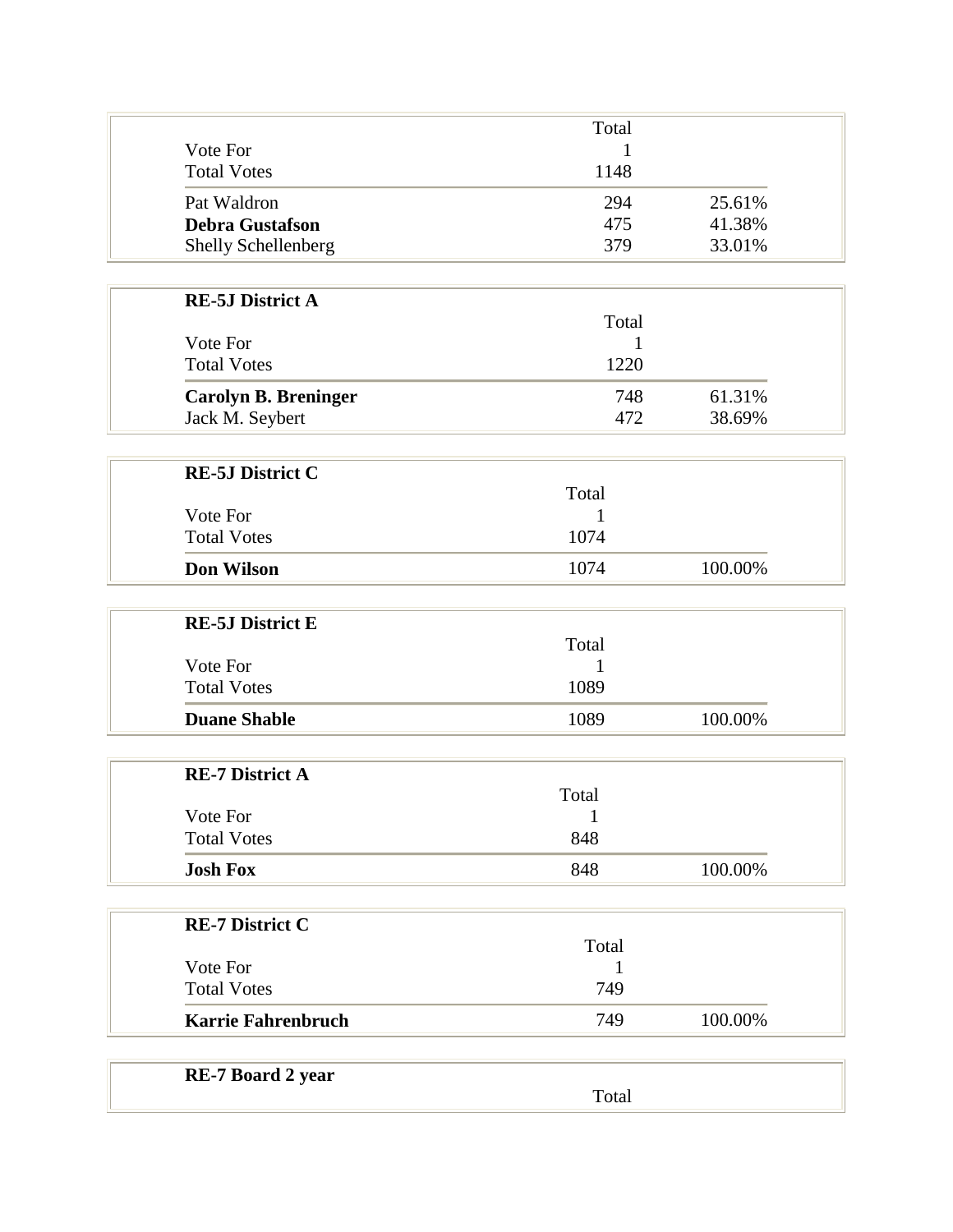| Vote For<br><b>Total Votes</b> | 955 |        |
|--------------------------------|-----|--------|
| Justin Chittenden              | 299 | 31.31% |
| Julie A. Chesnut               | 656 | 68.69% |

| <b>RE-7 Board 4 year</b> |       |        |
|--------------------------|-------|--------|
|                          | Total |        |
| Vote For                 |       |        |
| <b>Total Votes</b>       | 937   |        |
| <b>Rick Heyman</b>       | 645   | 68.84% |
| Tina R. Thompson         | 292   | 31.16% |

| <b>St Vrain Distrcit B</b> |       |        |
|----------------------------|-------|--------|
|                            | Total |        |
| Vote For                   |       |        |
| <b>Total Votes</b>         | 3596  |        |
| <b>Debbie Lammers</b>      | 2163  | 60.15% |
| Alexander Sharp            | 1433  | 39.85% |

| <b>St Vrain District C</b> |       |        |
|----------------------------|-------|--------|
|                            | Total |        |
| Vote For                   |       |        |
| <b>Total Votes</b>         | 3513  |        |
| <b>Strider Benston</b>     | 1163  | 33.11% |
| <b>Robert J. Smith</b>     | 2350  | 66.89% |

| <b>St Vrain District D</b> |       |         |
|----------------------------|-------|---------|
|                            | Total |         |
| Vote For                   |       |         |
| <b>Total Votes</b>         | 3163  |         |
| Dorinda K. VanLone         | 3163  | 100.00% |

| <b>St Vrain District F</b> |       |         |
|----------------------------|-------|---------|
|                            | Total |         |
| Vote For                   |       |         |
| <b>Total Votes</b>         | 3190  |         |
| Rod J. Schmidt             | 3190  | 100.00% |

| <b>RE-20J</b><br><b>Board</b><br>varu |     |
|---------------------------------------|-----|
|                                       | лаг |
|                                       |     |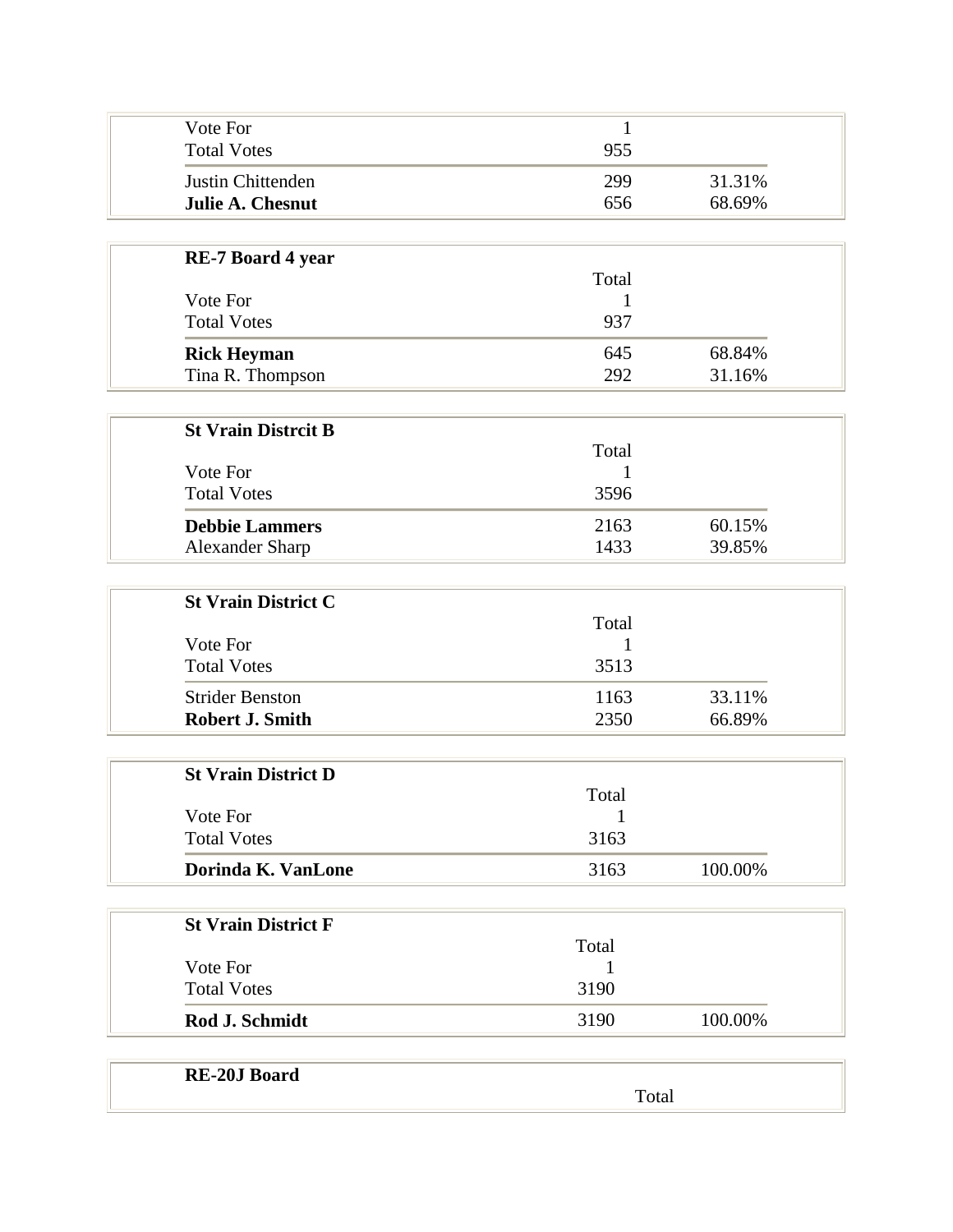| Vote For<br><b>Total Votes</b> |     |
|--------------------------------|-----|
| <b>Kate Cary</b>               | N/A |
| Rob S. Chilson                 | N/A |
| Jeffrey R. Brown               | N/A |

| <b>RE-50J Board</b>  |       |        |
|----------------------|-------|--------|
|                      | Total |        |
| Vote For             |       |        |
| <b>Total Votes</b>   | 32    |        |
| Michael A. Steinbach | 8     | 25.00% |
| <b>Jim Bostron</b>   | 13    | 40.63% |
| Milton R. Beydler    | 5     | 15.63% |
| <b>Brad Sauter</b>   | 6     | 18.75% |

| <b>RE-4 District A</b> |       |         |
|------------------------|-------|---------|
|                        | Total |         |
| Vote For               |       |         |
| <b>Total Votes</b>     | 1714  |         |
| <b>Sean Ash</b>        | 1714  | 100.00% |

| <b>RE-4 District C</b> |       |        |
|------------------------|-------|--------|
|                        | Total |        |
| Vote For               |       |        |
| <b>Total Votes</b>     | 1885  |        |
| <b>Trent Leisy</b>     | 898   | 47.64% |
| <b>Carlene Irion</b>   | 987   | 52.36% |

| <b>Weld Question 1A</b> |       |        |
|-------------------------|-------|--------|
|                         | Total |        |
| Vote For                |       |        |
| <b>Total Votes</b>      | 32000 |        |
| <b>YES</b>              | 18015 | 56.30% |
| NO                      | 13985 | 43.70% |

| <b>Weld Question 1B</b> |       |        |
|-------------------------|-------|--------|
|                         | Total |        |
| Vote For                |       |        |
| <b>Total Votes</b>      | 31978 |        |
| <b>YES</b>              | 18009 | 56.32% |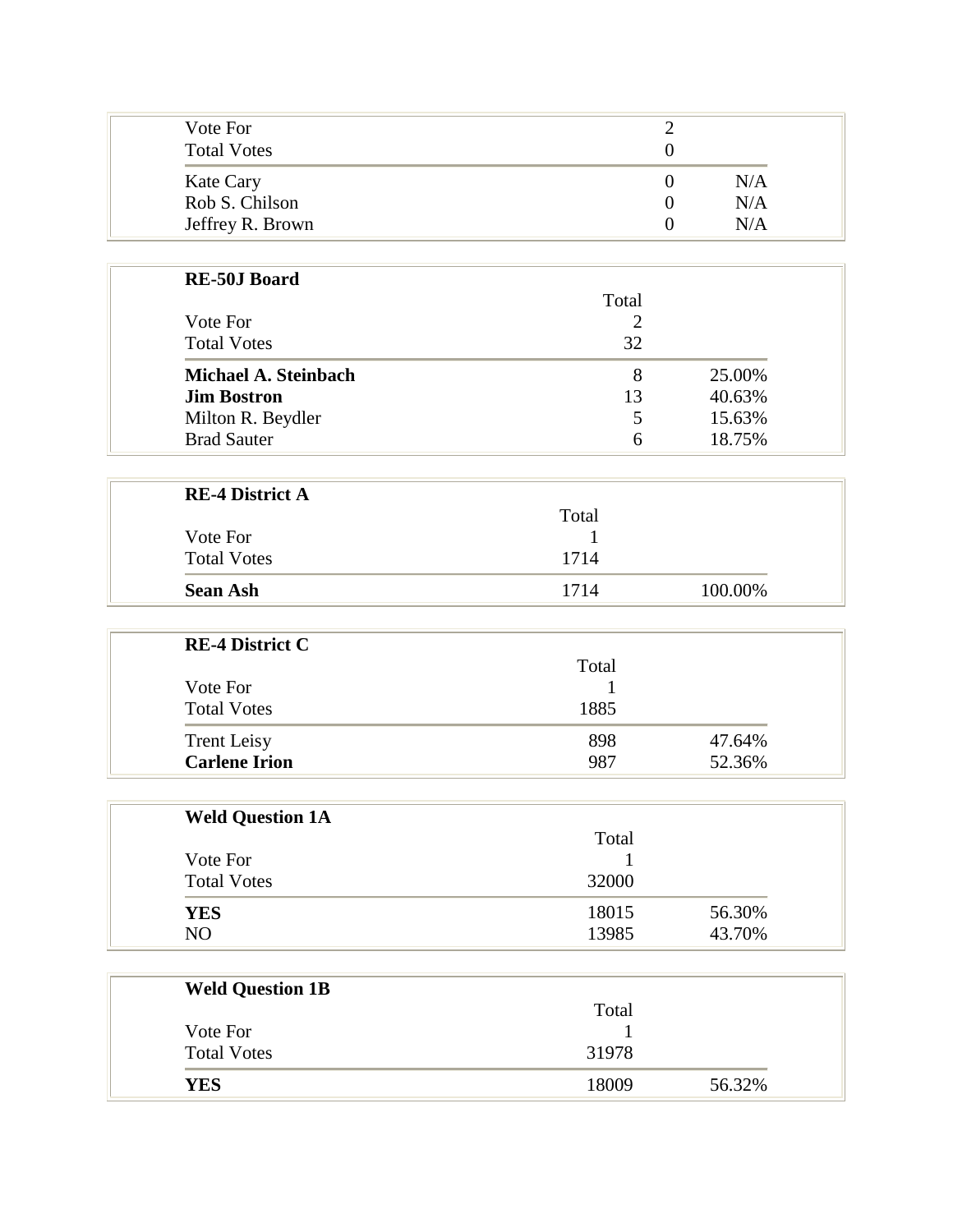| NO                      | 13969 | 43.68% |
|-------------------------|-------|--------|
| <b>Weld Question 1C</b> |       |        |
|                         | Total |        |
| Vote For                |       |        |
| <b>Total Votes</b>      | 30517 |        |
| <b>YES</b>              | 20994 | 68.79% |
| N <sub>O</sub>          | 9523  | 31.21% |

| <b>Weld Question 1D</b> |       |        |
|-------------------------|-------|--------|
|                         | Total |        |
| Vote For                |       |        |
| <b>Total Votes</b>      | 30747 |        |
| <b>YES</b>              | 22459 | 73.04% |
| N <sub>O</sub>          | 8288  | 26.96% |

| <b>Dacono Question 2A</b> |       |        |
|---------------------------|-------|--------|
|                           | Total |        |
| Vote For                  |       |        |
| <b>Total Votes</b>        | 372   |        |
| <b>YES</b>                | 264   | 70.97% |
| NO                        | 108   | 29.03% |

| <b>Dacono Question 2B</b> |       |        |
|---------------------------|-------|--------|
|                           | Total |        |
| Vote For                  |       |        |
| <b>Total Votes</b>        | 373   |        |
| <b>YES</b>                | 207   | 55.50% |
| N <sub>O</sub>            | 166   | 44.50% |

| <b>Erie Question 2A</b> |       |        |
|-------------------------|-------|--------|
|                         | Total |        |
| Vote For                |       |        |
| <b>Total Votes</b>      | 995   |        |
| <b>YES</b>              | 717   | 72.06% |
| N <sub>O</sub>          | 278   | 27.94% |

| <b>Erie Question 2B</b> |       |
|-------------------------|-------|
|                         | Total |
| Vote For                |       |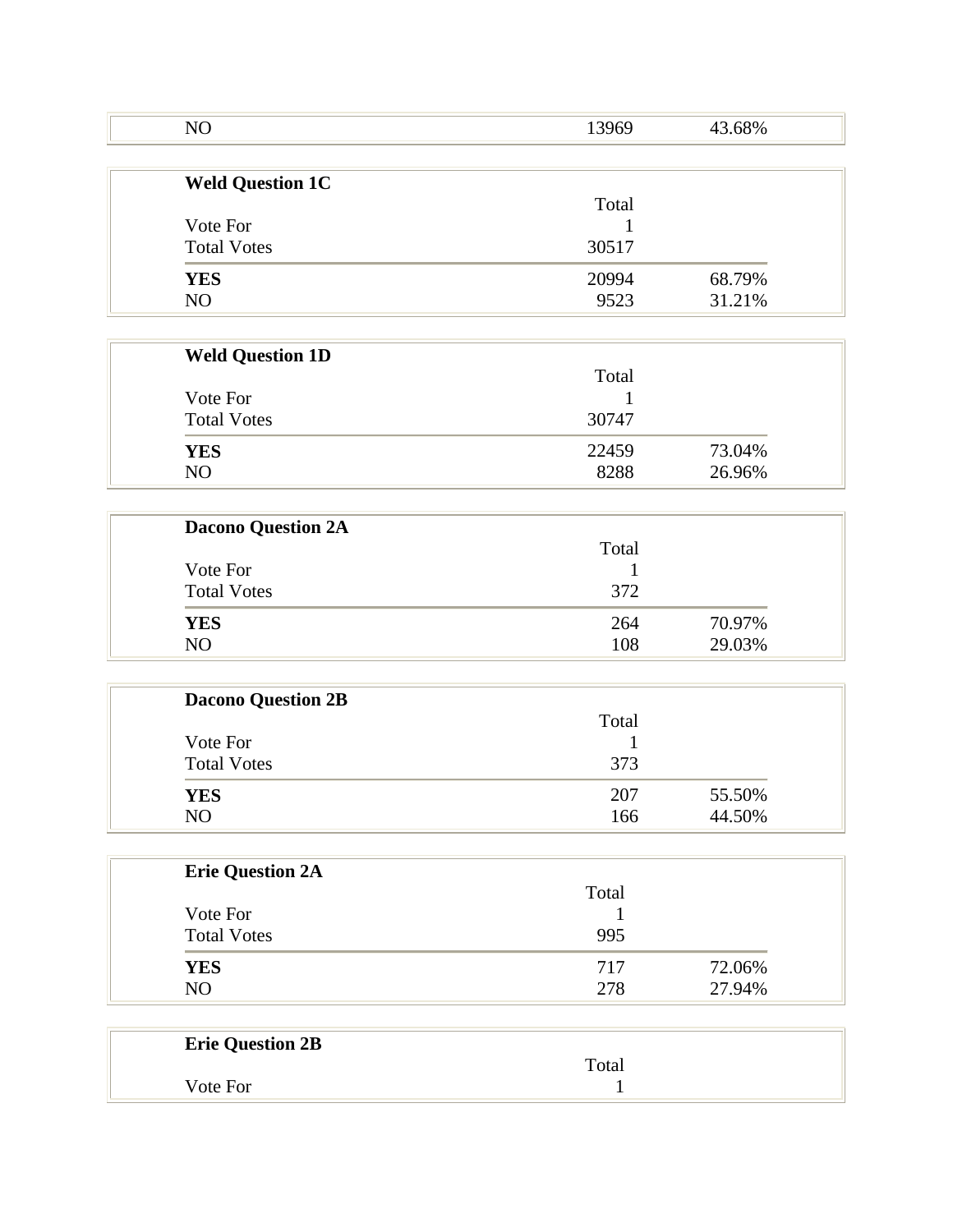| <b>Total Votes</b> | 1002 |        |
|--------------------|------|--------|
| YES                | 508  | 50.70% |
| NO                 | 494  | 49.30% |

| <b>Frederick Question 2A</b> |       |        |
|------------------------------|-------|--------|
|                              | Total |        |
| Vote For                     |       |        |
| <b>Total Votes</b>           | 1417  |        |
| <b>YES</b>                   | 359   | 25.34% |
| N <sub>O</sub>               | 1058  | 74.66% |

| <b>Greeley Question 2A</b> |       |        |
|----------------------------|-------|--------|
| Vote For                   | Total |        |
|                            |       |        |
| <b>Total Votes</b>         | 14226 |        |
| <b>YES</b>                 | 8827  | 62.05% |
| NO                         | 5399  | 37.95% |

| <b>Greeley Question 2B</b> |       |        |
|----------------------------|-------|--------|
|                            | Total |        |
| Vote For                   |       |        |
| <b>Total Votes</b>         | 13797 |        |
| <b>YES</b>                 | 5399  | 39.13% |
| N <sub>O</sub>             | 8398  | 60.87% |

| <b>Hudson Issue 2A</b> |       |        |
|------------------------|-------|--------|
| Vote For               | Total |        |
|                        |       |        |
| <b>Total Votes</b>     | 145   |        |
| <b>YES</b>             | 73    | 50.34% |
| NO                     | 72    | 49.66% |

| <b>Hudson Question 2B</b> |       |        |
|---------------------------|-------|--------|
|                           | Total |        |
| Vote For                  |       |        |
| <b>Total Votes</b>        | 144   |        |
| <b>YES</b>                | 47    | 32.64% |
| N <sub>O</sub>            | 97    | 67.36% |

| <b>Hudson Question 2C</b> |  |
|---------------------------|--|
|                           |  |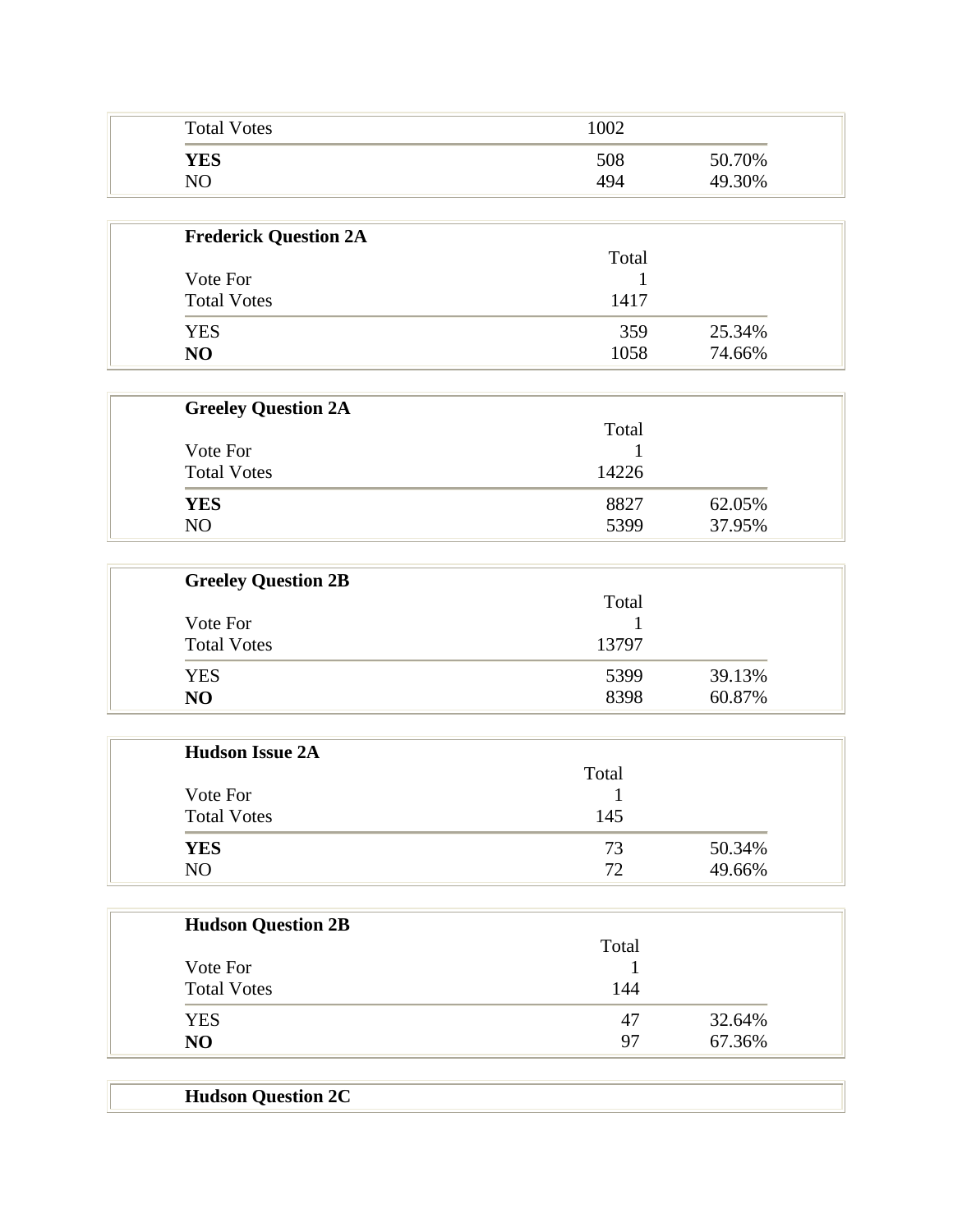|                    | Total |        |
|--------------------|-------|--------|
| Vote For           |       |        |
| <b>Total Votes</b> | 143   |        |
| <b>YES</b>         | 61    | 42.66% |
| N <sub>O</sub>     | 82    | 57.34% |

| <b>Keenesburg Issue 2A</b> |       |        |
|----------------------------|-------|--------|
|                            | Total |        |
| Vote For                   |       |        |
| <b>Total Votes</b>         | 224   |        |
| <b>YES</b>                 | 103   | 45.98% |
| N <sub>O</sub>             | 121   | 54.02% |

| <b>Keenesburg Question 2B</b> |       |        |
|-------------------------------|-------|--------|
|                               | Total |        |
| Vote For                      |       |        |
| <b>Total Votes</b>            | 217   |        |
| <b>YES</b>                    | 50    | 23.04% |
| N <sub>O</sub>                | 167   | 76.96% |

| <b>Keenesburg Question 2C</b> |       |        |
|-------------------------------|-------|--------|
|                               | Total |        |
| Vote For                      |       |        |
| <b>Total Votes</b>            | 217   |        |
| <b>YES</b>                    | 62    | 28.57% |
| N <sub>O</sub>                | 155   | 71.43% |

| <b>Longmont Issue 2A</b> |       |         |
|--------------------------|-------|---------|
|                          | Total |         |
| Vote For                 |       |         |
| <b>Total Votes</b>       |       |         |
| <b>YES</b>               |       | 0.00%   |
| N <sub>O</sub>           |       | 100.00% |

| <b>Longmont Question 2B</b> |       |         |
|-----------------------------|-------|---------|
| Vote For                    | Total |         |
|                             |       |         |
| <b>Total Votes</b>          |       |         |
| <b>YES</b>                  |       | 0.00%   |
| NO                          |       | 100.00% |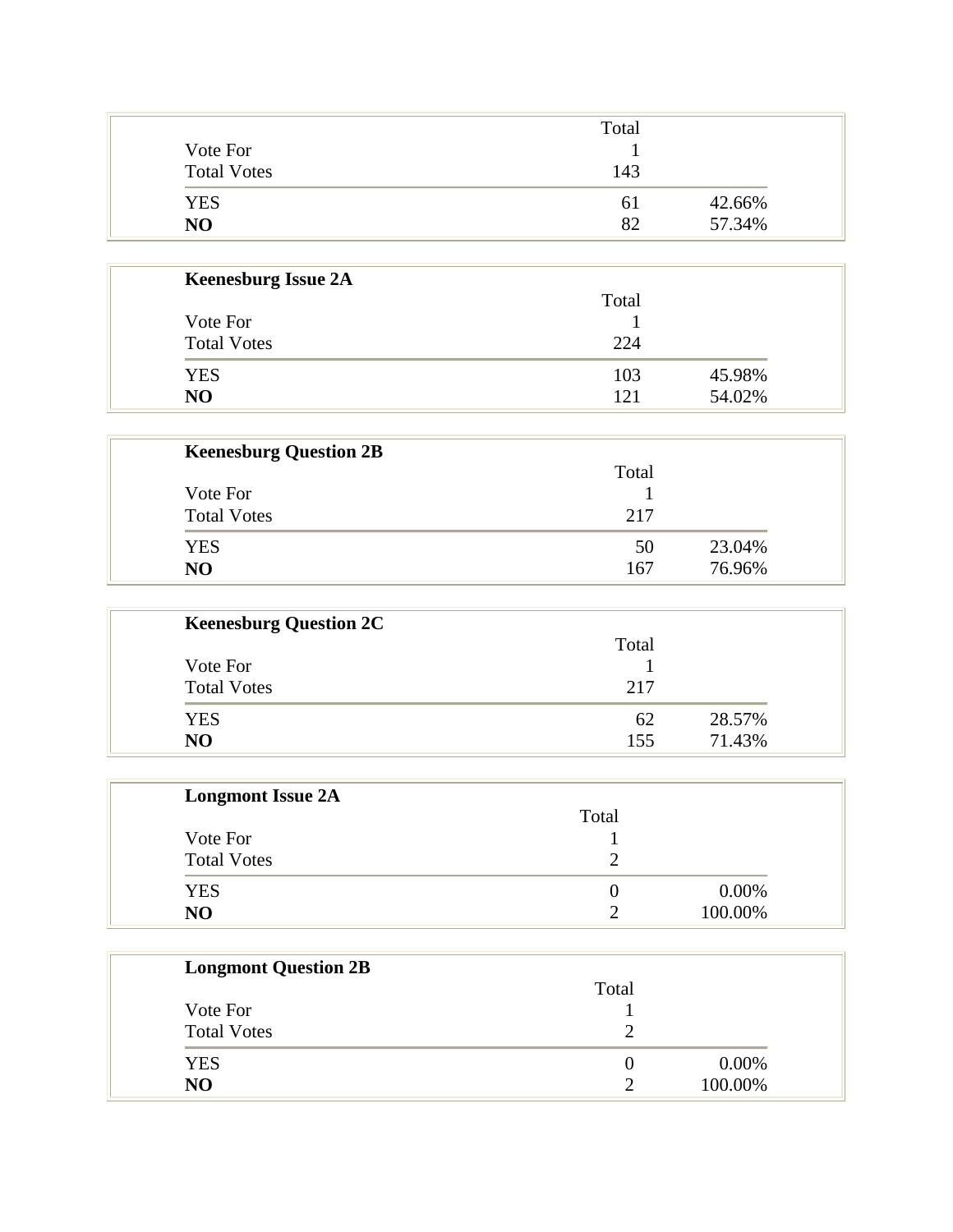| <b>Longmont Question 2C</b> |       |         |
|-----------------------------|-------|---------|
|                             | Total |         |
| Vote For                    |       |         |
| <b>Total Votes</b>          |       |         |
| <b>YES</b>                  |       | 0.00%   |
| N <sub>O</sub>              | ി     | 100.00% |

| <b>Longmont Question 2D</b> |       |        |
|-----------------------------|-------|--------|
|                             | Total |        |
| Vote For                    |       |        |
| <b>Total Votes</b>          |       |        |
| <b>YES</b>                  |       | 50.00% |
| NO                          |       | 50.00% |

| <b>Northglenn Issue 2A</b> |       |         |
|----------------------------|-------|---------|
|                            | Total |         |
| Vote For                   |       |         |
| <b>Total Votes</b>         |       |         |
| <b>YES</b>                 |       | 0.00%   |
| N <sub>O</sub>             |       | 100.00% |

| <b>Northglenn Question 2B</b> |       |         |
|-------------------------------|-------|---------|
|                               | Total |         |
| Vote For                      |       |         |
| <b>Total Votes</b>            |       |         |
| <b>YES</b>                    |       | 100.00% |
| N <sub>O</sub>                |       | 0.00%   |

| <b>Northglenn Question 2C</b> |                   |         |
|-------------------------------|-------------------|---------|
|                               | Total             |         |
| Vote For                      |                   |         |
| <b>Total Votes</b>            |                   |         |
| <b>YES</b>                    |                   | 100.00% |
| N <sub>O</sub>                | $\mathbf{\Omega}$ | 0.00%   |

| <b>Northglenn Question 2D</b> |       |
|-------------------------------|-------|
|                               | Total |
| Vote For                      |       |
| <b>Total Votes</b>            |       |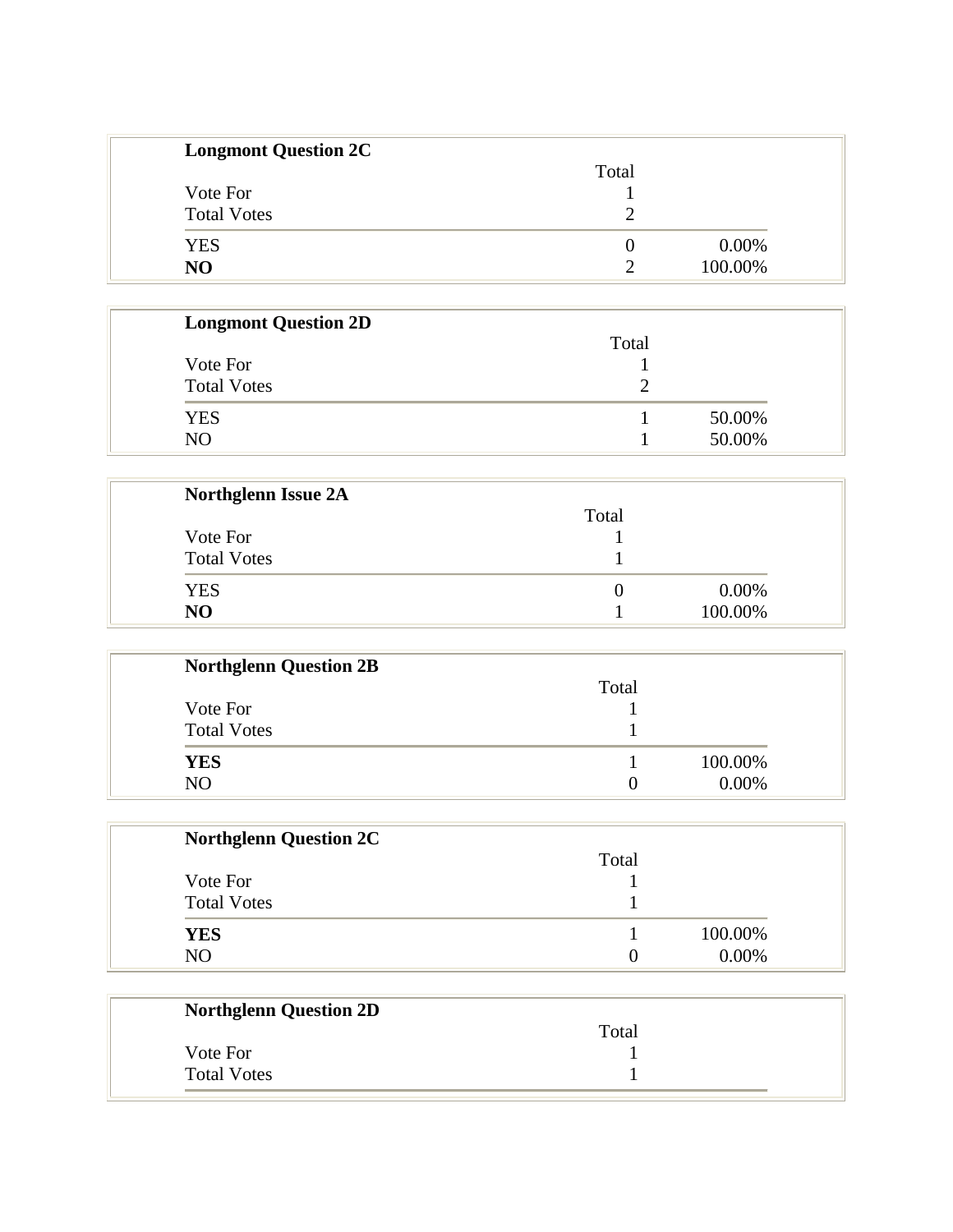| <b>TIMA</b><br><b>TED</b> | 00%                    |  |
|---------------------------|------------------------|--|
|                           | $\gamma$ <sub>0%</sub> |  |

| <b>Northglenn Question 2E</b> |                   |          |
|-------------------------------|-------------------|----------|
| Vote For                      | Total             |          |
|                               |                   |          |
| <b>Total Votes</b>            |                   |          |
| <b>YES</b>                    |                   | 100.00%  |
| NO                            | $\mathbf{\Omega}$ | $0.00\%$ |

| <b>Northglenn Question 2F</b> |       |          |
|-------------------------------|-------|----------|
|                               | Total |          |
| Vote For                      |       |          |
| <b>Total Votes</b>            |       |          |
| YES                           |       | $0.00\%$ |
| N <sub>O</sub>                |       | 100.00%  |

| <b>Northglenn Question 2G</b> |       |         |
|-------------------------------|-------|---------|
|                               | Total |         |
| Vote For                      |       |         |
| <b>Total Votes</b>            |       |         |
| <b>YES</b>                    |       | 0.00%   |
| NO.                           |       | 100.00% |

| <b>Northglenn Question 2H</b> |          |          |
|-------------------------------|----------|----------|
|                               | Total    |          |
| Vote For                      |          |          |
| <b>Total Votes</b>            |          |          |
| <b>YES</b>                    |          | 100.00%  |
| N <sub>O</sub>                | $\theta$ | $0.00\%$ |

| <b>Platteville Issue 2A</b> |       |        |
|-----------------------------|-------|--------|
|                             | Total |        |
| Vote For                    |       |        |
| <b>Total Votes</b>          | 358   |        |
| <b>YES</b>                  | 184   | 51.40% |
| N <sub>O</sub>              | 174   | 48.60% |

| <b>Platteville Question 2B</b> |  |
|--------------------------------|--|
|                                |  |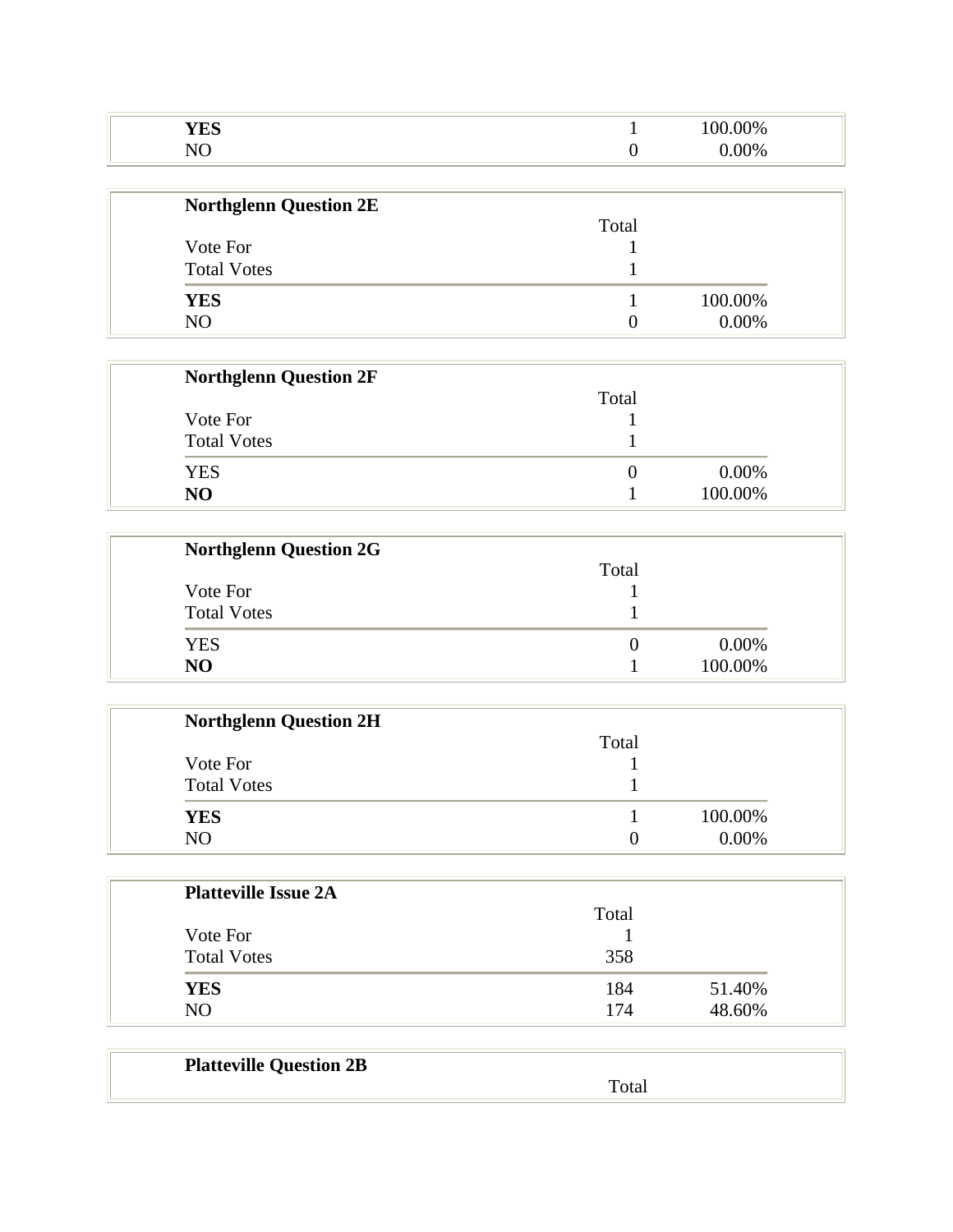| Vote For<br><b>Total Votes</b> | 355                            |
|--------------------------------|--------------------------------|
| <b>YES</b><br>NО               | 66.20%<br>235<br>33.80%<br>120 |

| <b>Platteville Question 2C</b> |       |        |
|--------------------------------|-------|--------|
|                                | Total |        |
| Vote For                       |       |        |
| <b>Total Votes</b>             | 352   |        |
| <b>YES</b>                     | 212   | 60.23% |
| N()                            | 140   | 39.77% |

| <b>Aims Question 4A</b> |       |        |
|-------------------------|-------|--------|
| Vote For                | Total |        |
|                         |       |        |
| <b>Total Votes</b>      | 26903 |        |
| <b>YES</b>              | 21881 | 81.33% |
| N <sub>O</sub>          | 5022  | 18.67% |

| <b>District 6 Issue 3A</b> |       |        |
|----------------------------|-------|--------|
|                            | Total |        |
| Vote For                   |       |        |
| <b>Total Votes</b>         | 18067 |        |
| <b>YES</b>                 | 6139  | 33.98% |
| NO                         | 11928 | 66.02% |

| <b>RE-3J Question 3A</b>       |               |        |
|--------------------------------|---------------|--------|
| Vote For<br><b>Total Votes</b> | Total<br>1196 |        |
|                                |               |        |
|                                |               |        |
| <b>YES</b>                     | 598           | 50.00% |
| N <sub>O</sub>                 | 598           | 50.00% |

| <b>RE-7 Issue 3A</b> |       |        |
|----------------------|-------|--------|
|                      | Total |        |
| Vote For             |       |        |
| <b>Total Votes</b>   | 1077  |        |
| <b>YES</b>           | 606   | 56.27% |
| NO                   | 471   | 43.73% |